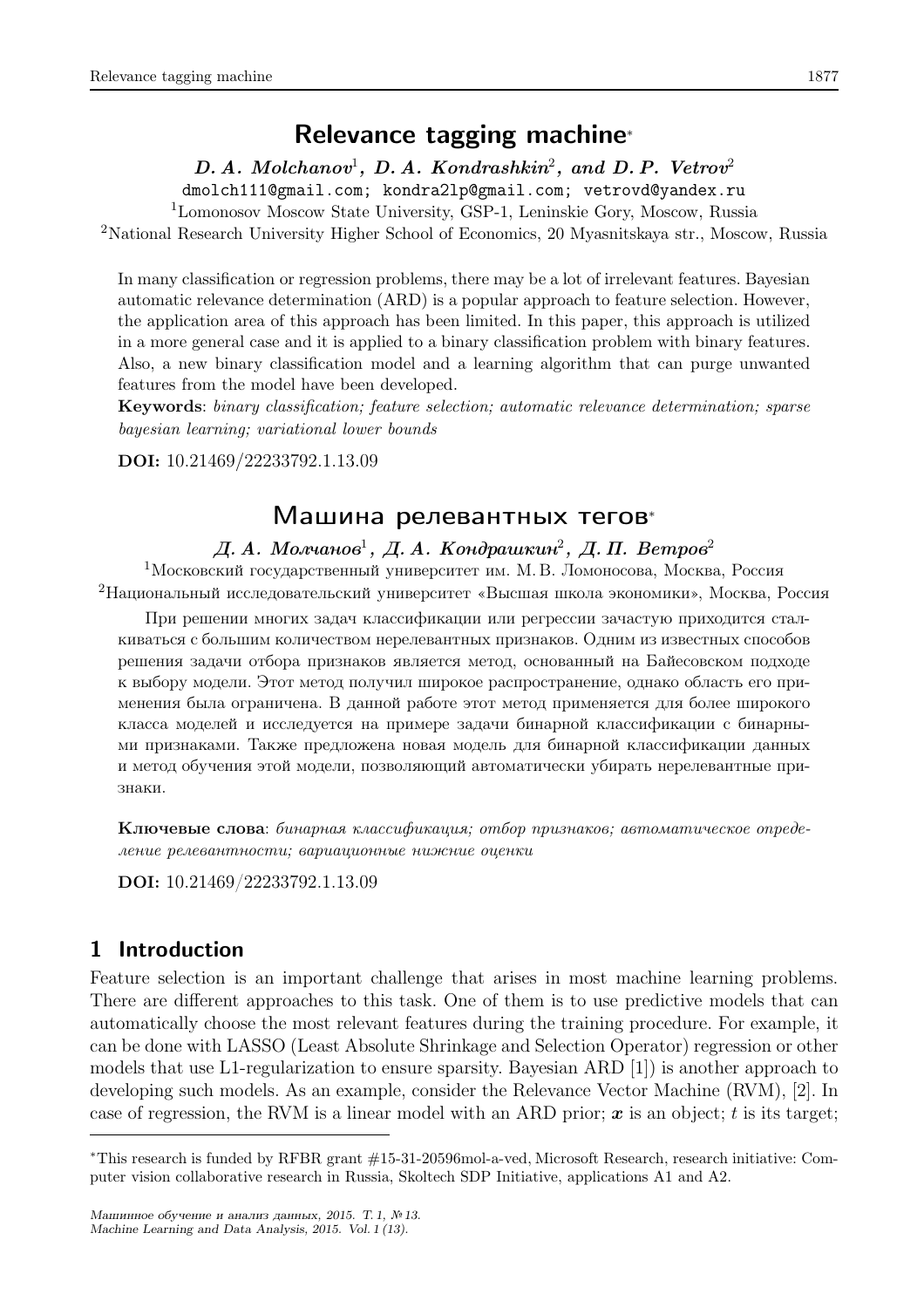w is a vector of model parameters or weights; and  $\varphi(x)$  is a vector of generalized features. The model definition is shown below:

$$
\boldsymbol{w}=(w_1,\ldots,w_M)^{\mathrm{T}}\in\mathbb{R}^M;\ \ \boldsymbol{\varphi}(\boldsymbol{x})=(\varphi_1(\boldsymbol{x}),\ldots,\varphi_M(\boldsymbol{x}))^{\mathrm{T}}\in\mathbb{R}^M,\ \ t\in\mathbb{R};
$$

$$
y(\boldsymbol{x}) = \boldsymbol{w}^{\mathrm{T}} \boldsymbol{\varphi}(\boldsymbol{x});\tag{1}
$$

$$
p(t \mid \boldsymbol{x}, \boldsymbol{w}, \beta) = \mathcal{N}(t \mid y(\boldsymbol{x}), \beta^{-1});
$$
\n(2)

$$
p(\boldsymbol{w} \mid \boldsymbol{\alpha}) = \prod_{i=1}^{M} \mathcal{N}(w_i \mid 0, \alpha_i^{-1})
$$
\n(3)

and the following expression is the marginal likelihood function, also known as evidence [3]:

$$
p(\boldsymbol{t} | \boldsymbol{X}, \boldsymbol{\alpha}, \beta) = \int p(\boldsymbol{t} | \boldsymbol{X}, \boldsymbol{w}, \beta) p(\boldsymbol{w} | \boldsymbol{\alpha}) d\boldsymbol{w}.
$$

Equation (2) defines the likelihood function for an object x. Here,  $\beta$  is the noise precision,  $\beta = \sigma^{-2}$ , and  $y(x)$  is the mean of the target function given by a linear model defined in (1). Expression (3) describes the prior over the weight parameters  $w$  (ARD prior). When the evidence of the model is maximized with respect to hyperparameters  $\alpha$ , some of them go to infinity. The corresponding weight parameters will then have posterior distributions that are concentrated at zero; so, the corresponding basis functions  $\varphi_i(x)$  are pruned out of the model. This effect is known as ARD effect and is explained and discussed in [1,2] and [4, p. 349–353].

However, this effect is usually studied on models with Gaussian prior. The present authors propose to extend this approach and use another family of distributions. In this paper, a binary classification problem with binary features is considered as an example. A new probabilistic model has been developed for this task and beta prior distribution has been used to reproduce ARD effect.

## 2 Model of Relevance Tagging Machine

### 2.1 Probabilistic model

Consider a binary classification problem of objects that have binary features (tags). Let  $(x_i, t_i)_{i=1}^n$  be the training set, where  $x_i$  is the object described by a binary vector,  $x_i =$  $=(x_{i1},\ldots,x_{id})^T$ , d denotes the number of tags, and  $t_i \in \{0,1\}$  is the class label. In this notation,  $x_{ij} = 1$  if object  $x_i$  has tag j and  $x_{ij} = 0$  otherwise.

Under the assumption that all tags affect the class label independently, we define the probabilistic model of relevance tagging machine (RTM):

$$
P(t = 1 | x_j = 1) = q_j;
$$
  
\n
$$
P(t = 1 | \mathbf{x}, \mathbf{q}) = \prod_{j=1}^{d} q_j^{x_j} \times \left( \prod_{j=1}^{d} q_j^{x_j} + \prod_{j=1}^{d} (1 - q_j)^{x_j} \right)^{-1}
$$

where  $\boldsymbol{q} = (q_1, \ldots, q_d)^T$  are the model parameters, which are responsible for the tags' influence on the class label.

#### 2.2 Bayesian Automatic Relevance Determination approach

Similarly to the RVM, follow a traditional Bayesian ARD approach to feature selection. The basic idea is to treat parameters  $q$  as random variables and place independent priors over them.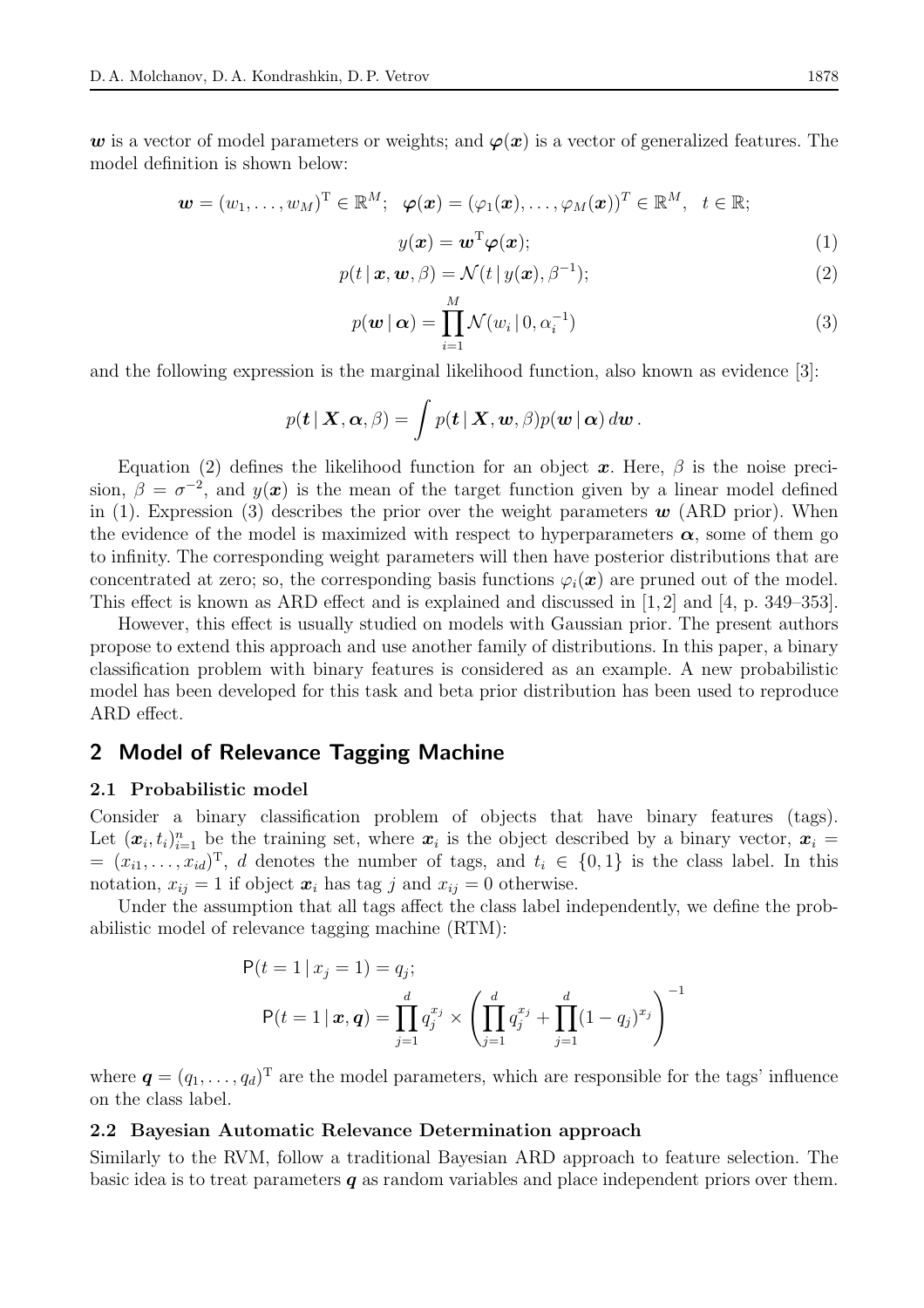As the domain of  $q_j$  is [0, 1], it is natural to use beta distribution over  $q_j$ . Also, as both classes are meant to be of the same importance, symmetrical distribution is used:

$$
q_j \sim \text{Beta}(\alpha_j + 1, \alpha_j + 1), \ \alpha_j \in [0, +\infty).
$$

Here,  $\alpha_j = 0$  corresponds to the uniform distribution over  $q_j$ , so that there is no regularization of  $q_j$ . Contrary, if  $\alpha_j$  tends to plus infinity, the variance of  $q_j$  tends to zero and that implies  $q_j =$  $= 0.5$ . It means that the *j*th tag is removed from the model:

$$
P(t | \mathbf{x}, \mathbf{q} = (q_1, ..., q_{j-1}, q_j = 0.5, q_{j+1}, ..., q_d)^{\mathrm{T}})
$$
  
= 
$$
P(t | \mathbf{x}, \mathbf{q} = (q_1, ..., q_{j-1}, q_{j+1}, ..., q_d)^{\mathrm{T}}) = P(t | \mathbf{x}, \mathbf{q}^{\backslash j}).
$$

Note that the case  $\alpha_i \in (-1, 0)$  is not considered because in this case, maximum a posteriori (MAP) estimate of  $q$  would be more contrast (i.e. closer to 0 or 1) than maximum likelihood (ML) estimate. In case of the problem under investigation, it is unreasonable to believe that a tag is actually more relevant than it seems to be.

The posterior is written using Bayes' theorem:

$$
P(q | X, t, \alpha) = \frac{P(t | X, q)p(q | \alpha)}{\int P(t | X, q)p(q | \alpha)dq}.
$$
\n(4)

#### 2.3 Evidence maximization

The denominator in Eq. (4) is called the evidence [3] of the model. In general, a simple model has higher evidence than the complex one if they have the same prediction accuracy [4, p. 349– 352]. In the presented case, evidence maximization is expected to set  $\alpha_j = +\infty$  for the majority of irrelevant features:

$$
E(\boldsymbol{\alpha}) = \int \mathsf{P}(\boldsymbol{t} \,|\, \boldsymbol{X}, \boldsymbol{q}) p(\boldsymbol{q} \,|\, \boldsymbol{\alpha}) \, d\boldsymbol{q} \to \max_{\boldsymbol{\alpha}}.
$$

However, in the described model, likelihood and prior are not the conjugate distributions; so, the evidence is intractable. It also cannot be efficiently estimated numerically, because numerical computation of multidimensional integrals is a very difficult and time-consuming task. Therefore, one needs some kind of approximation in order to maximize the evidence. In this paper, an approach that uses variational lower bounds for optimization is described.

## 3 Variational lower bounds for evidence maximization

**Definition 1.** A variational lower bound on a function  $f(\mathbf{w})$ ,  $\mathbf{w} \in M \subseteq \mathbb{R}^n$ , is a func*tion*  $g(\mathbf{w}, \boldsymbol{\xi})$ ,  $\mathbf{w} \in M$ ,  $\boldsymbol{\xi} \in M$ , with the following properties:

$$
g(\mathbf{w}, \mathbf{w}) = f(\mathbf{w}) \,\forall \mathbf{w} \in M; g(\mathbf{w}, \boldsymbol{\xi}) \leqslant f(\mathbf{w}) \,\forall \mathbf{w} \in M, \,\forall \boldsymbol{\xi} \in M,
$$

ξ *is called a variational parameter.*

Consider an optimization problem  $f(w) \to \max_w$ . If  $g(w, \xi)$  is a variational lower bound on  $f(\boldsymbol{w})$ , then this optimization problem can be solved in such coordinatewise optimization procedure:

$$
\boldsymbol{w}^{k+1} = \argmax_{\boldsymbol{w}} g(\boldsymbol{w}, \boldsymbol{\xi}^k); \quad \boldsymbol{\xi}^{k+1} = \boldsymbol{w}^{k+1}.
$$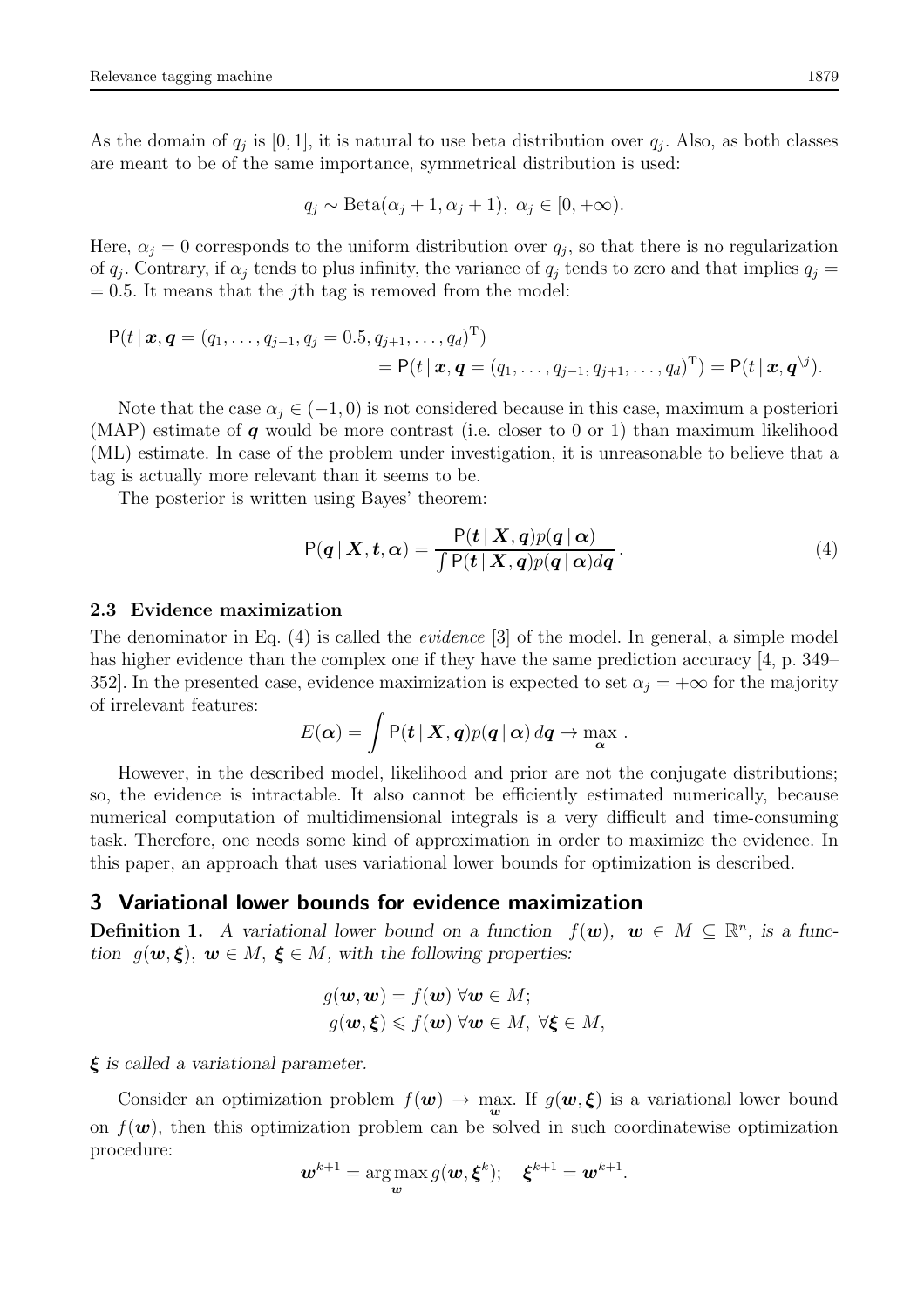This optimization procedure is known as bound optimization algorithm or bound optimizer. Many popular optimization methods in machine learning and pattern recognition are the special cases of this algorithm. For instance, EM (expectation–maximization) algorithm and its extensions, generalized iterative scaling algorithm for maximum entropy models, nonnegative matrix factorization algorithm, and concave-convex procedure are the common examples of bound optimizers [5].

In general case, this lower bound may not be exact for any point  $w$  and variational parameters may be from a different space. In that case, the result of a similar optimization procedure

$$
\boldsymbol{\xi}^{k+1} = \arg \max_{\boldsymbol{\xi}} g(\boldsymbol{w}^k, \boldsymbol{\xi}); \quad \boldsymbol{w}^{k+1} = \arg \max_{\boldsymbol{w}} g(\boldsymbol{w}, \boldsymbol{\xi}^{k+1})
$$
(5)

can be treated as an approximate solution of the original optimization task.

This approach is widely used in various optimization problems. The best feature of it is that there is no need to compute the original function  $f(\mathbf{w})$ . For example, a similar approach is used in [6] where it is applied to Bayesian logistic regression.

In case of RTM, this approach is applied to evidence maximization. A variational lower bound has been obtained on the evidence integrand and its integral has been used as a set of evidence lower bounds which can be used in an optimization procedure shown in (5).

**Theorem 1.** *Function*  $\tilde{E}(\boldsymbol{\alpha}, \boldsymbol{H})$  *is a lower bound on RTM evidence for all*  $\boldsymbol{H} \in (0, 1)^{n \times d}$ *,*  $\boldsymbol{\alpha} \in [0,+\infty)^d$  :

$$
E(\boldsymbol{\alpha}) \geqslant \tilde{E}(\boldsymbol{\alpha}, \boldsymbol{H}) = \int \prod_{i=1}^{n} L_i(\boldsymbol{q}, \boldsymbol{\eta}_i) \prod_{j=1}^{d} p(q_j | \alpha_j) d\boldsymbol{q} =
$$
  
= 
$$
\left( \prod_{i=1}^{n} c_i(\boldsymbol{\eta}_i) \right) \prod_{j=1}^{d} \int \exp \left( \sum_{i:j \in Q_i} \tilde{c}_{ij}(\boldsymbol{\eta}_i) \left( \frac{1 - q_j}{q_j} \right)^{|Q_i|(2t_i - 1)} \right) p(q_j | \alpha_j) dq_j
$$
  

$$
\forall \boldsymbol{H} \in (0, 1)^{n \times d}, \ \forall \boldsymbol{\alpha} \in [0, +\infty)^d,
$$

*where*

$$
Q_i = \{j | x_{ij} = 1\};
$$
  
\n
$$
c_i(\eta_i) = \frac{\prod_{j \in Q_i} \eta_{ij}^{t_i} (1 - \eta_{ij})^{1 - t_i}}{\prod_{j \in Q_i} \eta_{ij} + \prod_{j \in Q_i} (1 - \eta_{ij})} \exp\left(\frac{\prod_{j \in Q_i} \eta_{ij}^{1 - t_i} (1 - \eta_{ij})^{t_i}}{\prod_{j \in Q_i} \eta_{ij} + \prod_{j \in Q_i} (1 - \eta_{ij})}\right);
$$
  
\n
$$
\tilde{c}_{ij}(\eta_i) = -\frac{\prod_{j \in Q_i} \eta_{ij}^{t_i} (1 - \eta_{ij})^{1 - t_i}}{\prod_{j \in Q_i} \eta_{ij} + \prod_{j \in Q_i} (1 - \eta_{ij})} \left(\frac{\eta_{ij}}{1 - \eta_{ij}}\right)^{|Q_i|(2t_i - 1)} |Q_i|^{-1};
$$

*and H* is the matrix of variational parameters and its ith row is equal to  $\eta_i^T$ .

The proof of Theorem 1 is provided in Appendix A.

The shapes of the evidence integrand and its lower bounds are shown in Figs. 1 and 2. Note that although the evidence lower bound can be computed as a product of d one-dimensional integrals, these integrals still have to be computed numerically. Also, note that although the number of variational parameters is *nd*, usually most of them are inessential and do not affect the value of this lower bound. A variational parameter  $\eta_{ij}$  is essential if and only if  $x_{ij} = 1$ .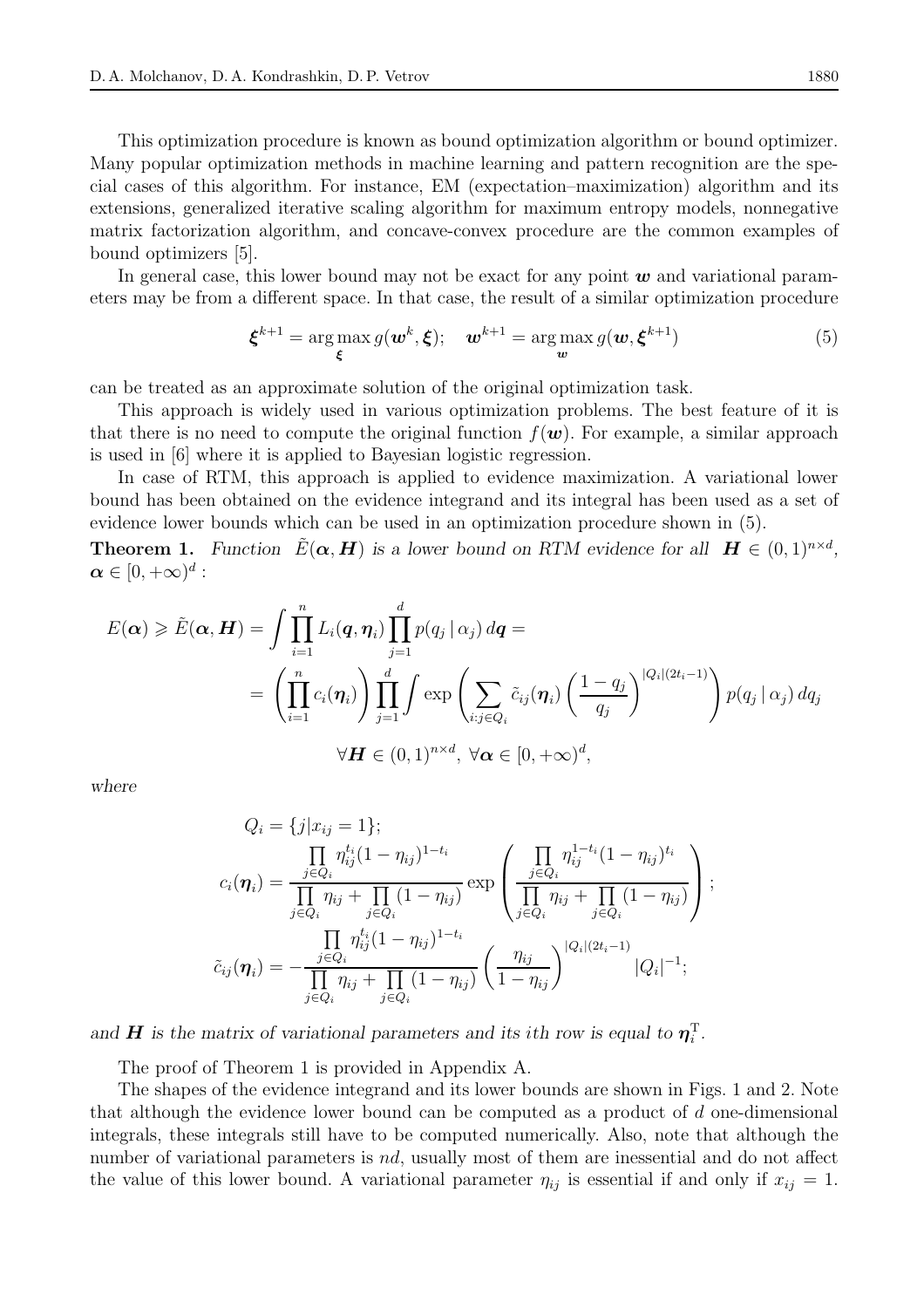

Figure 1 Evidence integrand variational lower bounds for a single object for different values of variational parameters  $\eta$ : (a)  $t = 0$ ,  $x = (1, 0, 1)^T$  and  $q_1 = 0.8$ ; and (b)  $t = 0$ ,  $x = (0, 1, 1)^T$  and  $q_2 = 0.2$ 



Figure 2 Evidence integrand lower bounds for the whole dataset

Therefore, there are only  $n\tau$  essential variational parameters where  $\tau$  is the average number of tags per object.

The evidence lower bound is optimized in an EM-like algorithm:

- 1) E-step:  $\boldsymbol{H}^{\text{new}} = \arg \max$ H  $\log \tilde{E}(\boldsymbol{\alpha}^{\text{old}}, \boldsymbol{H});$  and
- 2) M-step:  $\boldsymbol{\alpha}^{\text{new}} = \arg \max \log \tilde{E}(\boldsymbol{\alpha}, \boldsymbol{H}^{\text{new}}).$

α These two steps are repeated until convergence.

On E-step, hyperparameters  $\alpha$  are fixed and variational parameters  $H$  are tuned to obtain the most accurate lower bound. On M-step, the best lower bound from the E-step is optimized with respect to hyperparameters  $\alpha$ . The L-BFGS-B method [8] was used to handle optimization problems on both steps of algorithm. This method is called RTM-EM.

Let  $k_E$  and  $k_M$  be the number of iterations of L-BFGS-B on E-step and M-step, respectively. The complexity of one iteration is then equal to  $O(n \tau k_E + d k_M)$  operations of numerical integration.

Complexity of RTM-EM is too high; so, a simplification is suggested. In RTM-EM, on E-step of EM algorithm, an attempt to obtain the best possible value of variational parameters was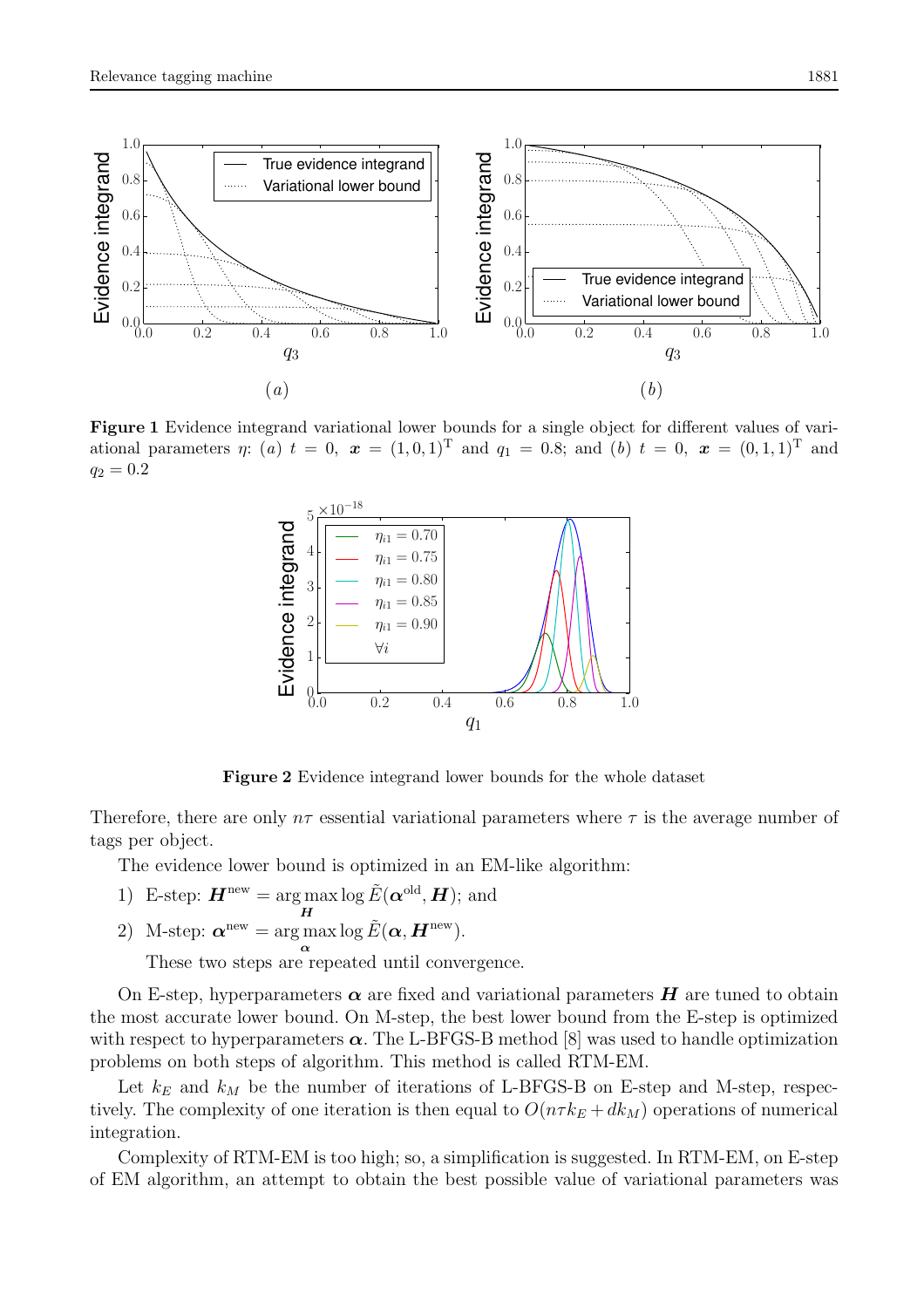| <b>Noise</b>                          | RTM-MAP-EM RTM-EM |                 | <b>RVM</b> | $L1-LR$ |
|---------------------------------------|-------------------|-----------------|------------|---------|
| Percentage of removed irrelevant tags |                   |                 |            |         |
| Random                                | 99.64%            | 99.46\% 99.10\% |            | 85.63%  |
| Correlated                            | 84.44%            | $88.90\%$       | $84.65\%$  | 100.00% |
| Percentage of removed genuine tags    |                   |                 |            |         |
| Random                                | 4.50%             | 4.68%           | 2.63%      | 3.54%   |
| Correlated                            | 2.50%             | $4.34\%$        | 1.04%      | 2.50%   |

Table 1 Relevance determination performance on synthetic data

made. Instead of that, a variational lower bound on the evidence integrand was used that is exact at its point of maximum. E-step will then look like this:

$$
\boldsymbol{\eta}^{\text{new}}_i = \boldsymbol{q}^{\text{MAP}} = \argmax_{\boldsymbol{q}} \mathsf{P}(\boldsymbol{t} \,|\, \boldsymbol{X}, \boldsymbol{q}) p(\boldsymbol{q} \,|\, \boldsymbol{\alpha}^{\text{old}}) \; \forall i.
$$

Note that all objects share the same set of variational parameters; so, there are only d of them:  $\eta_i = \eta_k$  for all  $i, k = 1, ..., n$ . This method was named RTM-MAP-EM. Its complexity is  $O(dk_M)$  operations of numerical integration.

It was experimentally shown that RTM-MAP-EM also purges irrelevant (both noisy and correlated) tags and has comparable accuracy with RTM-EM algorithm. Also, both EM-based methods remove the majority of irrelevant tags on early steps. It means that only several steps of EM-algorithm are needed for feature selection. Further optimization will just tune the remaining hyperparameters.

The complete algorithm of RTM-MAP-EM is provided in Appendix B.

## 4 Experiments

#### 4.1 Synthetic data

The ability of the presented methods to remove irrelevant features on a synthetic dataset was studied and compared to two classic feature selection models — RVM, where a similar idea is applied to linear regression, and L1-regularized logistic regression. There were 500 objects and 50 features. The data consisted of genuine tags that were used to generate the class label, and two types of irrelevant tags: random tags and tags that were correlated to some of the genuine tags. Relevance determination accuracy is shown in Table 1.

Both EM-based methods successfully remove nearly all random features and most correlated features. The RTM-MAP-EM, RTM-EM, and RVM give comparable results and detect random features better than L1-regularized logistic regression (L1–LR). However, L1–LR provided the best results in removing correlated tags.

#### 4.2 Sentiment analysis

Also, the methods were tested on a real task: sentiment analysis problem [9]. In this problem, objects are sentences and the task is to classify them into positive and negative ones. A bag of words representation was used (each tag represents a word;  $x_{ij} = 1$  if object  $\boldsymbol{x}_i$  contains the jth word from the dictionary). There were 1000 train objects, 411 test objects, and 1869 features. There were 11 tags per objects in average. Test set classification accuracy is shown in Table 2.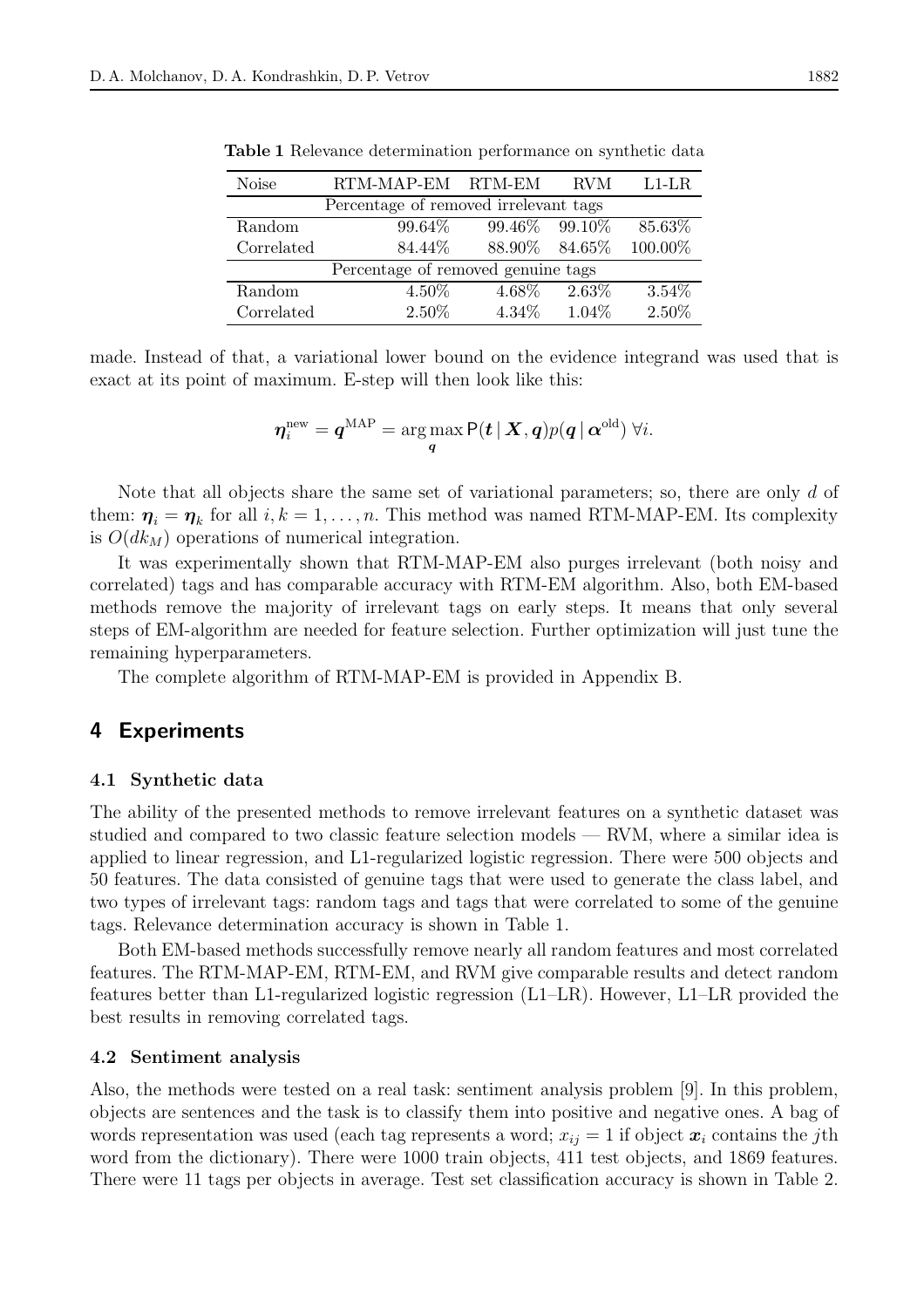| Method      | Prediction accuracy |  |
|-------------|---------------------|--|
| RTM-MAP-EM  | 0.9659              |  |
| <b>RVM</b>  | 0.9586              |  |
| $L1-LR$     | 0.9708              |  |
| RF          | 0.9416              |  |
| <b>GBDT</b> | 0.9683              |  |
| <b>SVM</b>  | 0.9683              |  |
|             |                     |  |

Table 2 Prediction performance on sentiment analysis dataset

The present method (RTM-MAP-EM) was compared to different state-of-the-art classifiers like the RVM, L1-LR, Random Forest (RF), gradient boosting over decision stumps (GBDT), and SMM resent method provides prediction accuracy that is comparable to classical methods. It also provides a way to sort features with respect to their importance: RTM-MAP-EM chose about 70 tags to be relevant and removed everything else; L1-LR chose about 120 tags; and the RVM chose about 230 tags. A histogram of weights of most relevant words for these methods is shown in Figs. 3–5.



Figure 3  $q_j$  – 0.5 for most relevant tags according to RTM-MAP-EM



Figure 4 Weights of linear model tuned by L1-LR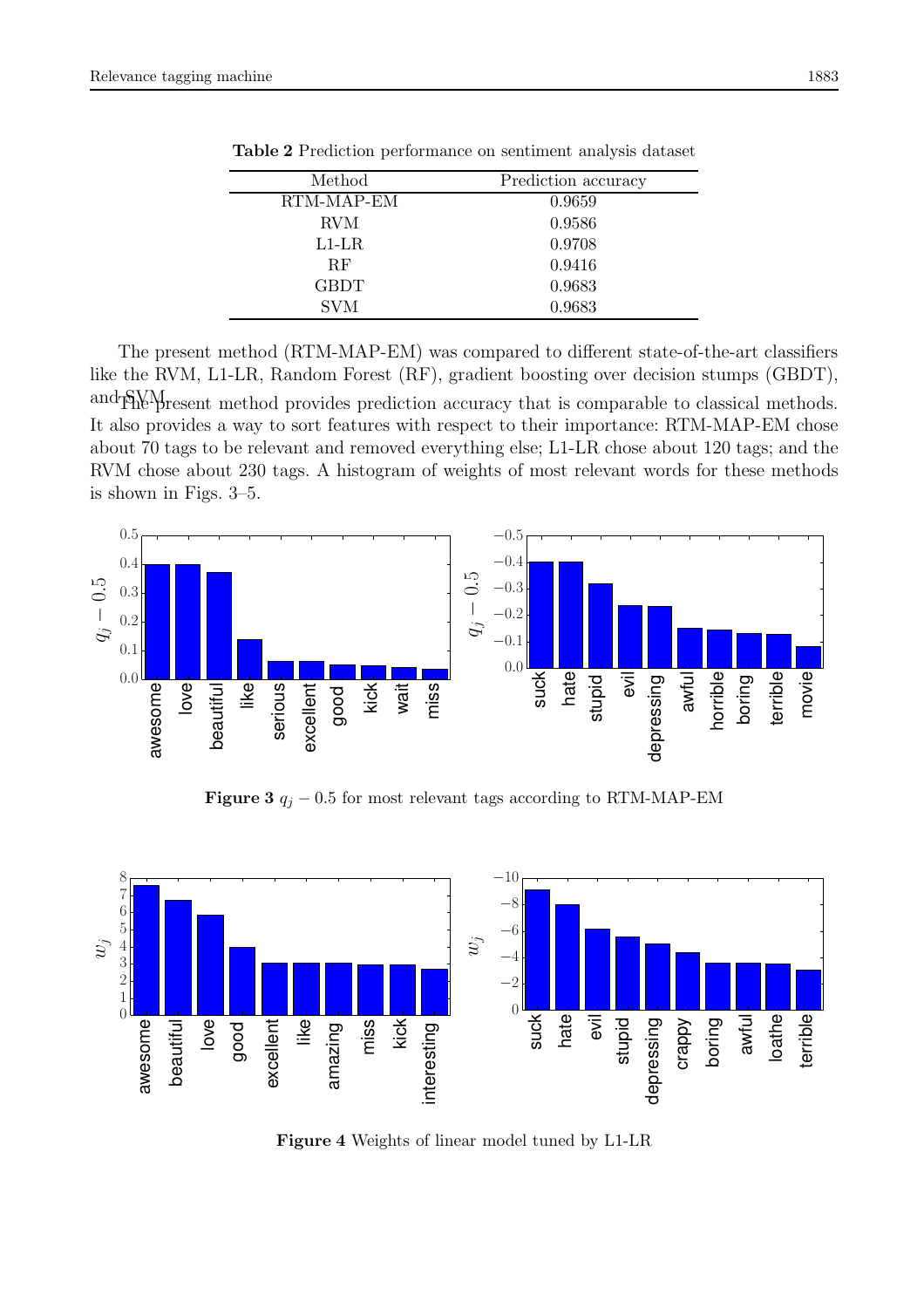

Figure 5 Weights of linear model tuned by RVM

The RVM chose a lot of rare words to represent the negative class (words "crappy," "shitty," "lousy," "blame," "afraid," "piece," and "idiot" have less than seven occurrences in the dataset) and the words from the positive class does not look relevant at all. The RVM failed to solve the relevance determination problem on this dataset.

The words chosen by RTM-MAP-EM and logistic regression are quite intuitive in case of this problem. the present model, it isn't true. Most of them are very emotional. Top-20 words chosen by logistic regression are almost the same as top-20 words, chosen by the present method. However, the present model provided a more sparse solution with comparable prediction performance. Therefore, the present method proved to be better at relevance determination than logistic regression and the RVM on this dataset.

## 5 Concluding Remarks

Most of previous work on Bayesian ARD approach consider only Gaussian prior. The authors demonstrate that other appropriate priors may also work well. It means that Bayesian ARD approach might be more broad than it was considered before and is not limited to the usage of Gaussian prior. Also, a method to solve a binary classification problem with binary features is suggested and an experimental comparison which shows that the present model is comparable to the state-of-the-art methods of classification and feature selection is provided. The experiments show that the present model provides better feature selection results than the classic feature selection models like RVM and L1-LR.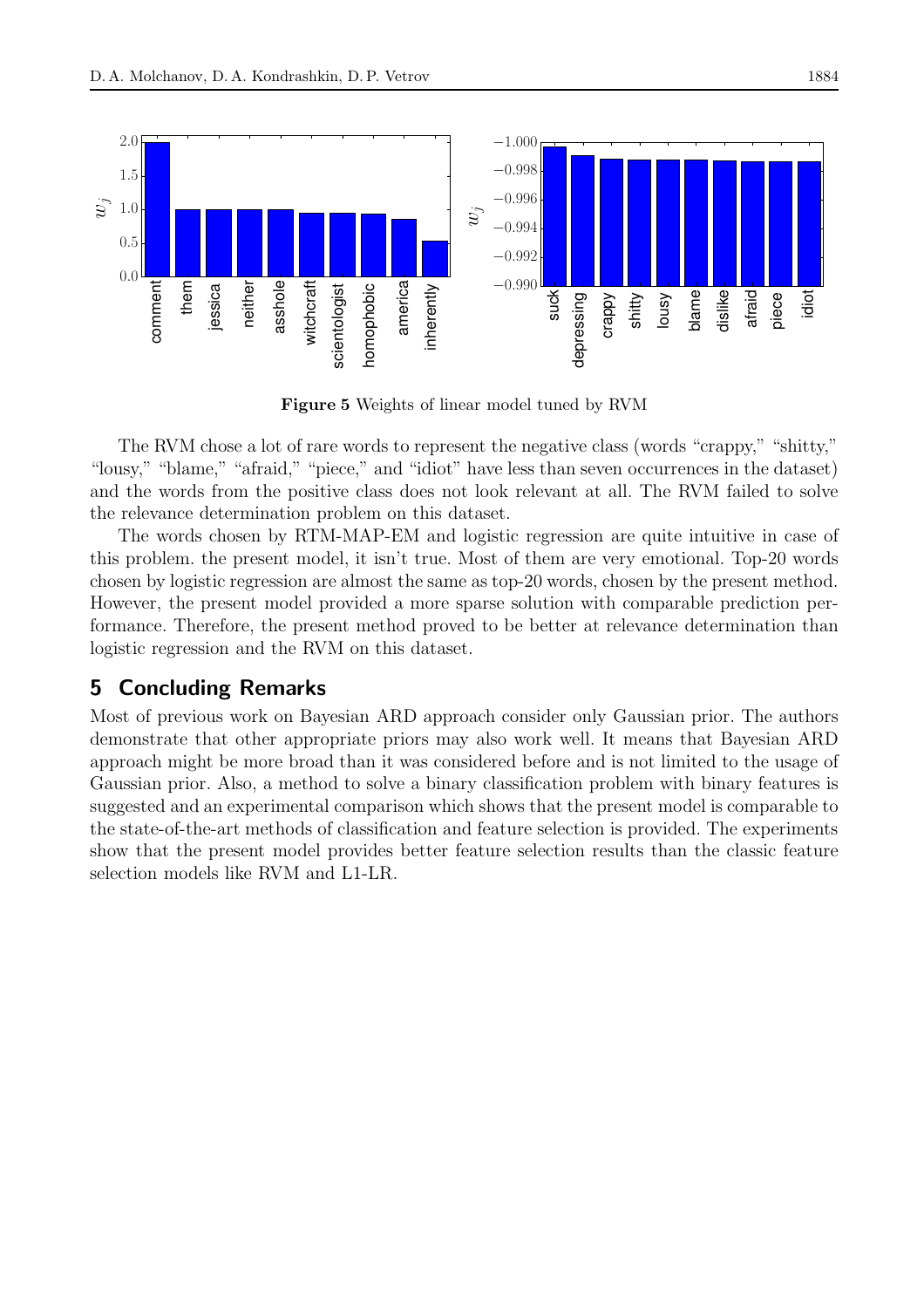#### Appendix A

#### Proof of Theorem 1

Derive a variational lower bound on the likelihood function for a single object  $x$ . Let  $Q$  be the set of its tags:  $Q = \{j|x_j = 1\}$ . After some transformations and a change of variables, a convex function is obtained and its tangent is used as its variational lower bound:

$$
\mathsf{P}(t \mid \mathbf{x}, \mathbf{q}) = \frac{\prod_{j \in Q} q_j^t (1 - q_j)^{1 - t}}{\prod_{j \in Q} q_j + \prod_{j \in Q} (1 - q_j)} = \left( 1 + \prod_{j \in Q} \left( \frac{1 - q_j}{q_j} \right)^{2t - 1} \right)^{-1}
$$

$$
s_j := \left( \frac{1 - q_j}{q} \right)^{|Q|(2t - 1)},
$$

 $q_j$ 

so,

as  $t \in \{0, 1\};$ 

$$
\log P(t \mid \boldsymbol{x}, \boldsymbol{q}) = -\log \left( 1 + \left( \prod_{j \in Q} s_j \right)^{1/|Q|} \right). \tag{6}
$$

As  $s_j > 0$ , the geometric mean  $\prod$ j∈Q  $s_j$  $\setminus 1/|Q|$ is concave with respect to  $s$  [7, p. 74]. As  $f(x) =$ 

 $= -\log x$  is convex and nonincreasing, the whole expression on the right part of (6) is convex with respect to  $s$  [7, p. 84]. Therefore, its tangent is its variational lower bound and after making inverse change of variables and taking the exponent, one obtains a variational lower bound on  $P(t|x, q)$ .

The variational lower bound on the likelihood of an object  $x_i$  from the training set looks as follows:

$$
P(t_i | \mathbf{x}_i, \mathbf{q}) \geq L_i(\mathbf{q}, \eta_i) = c_i(\eta_i) \exp \left( \sum_{j \in Q_i} \tilde{c}_{ij}(\eta_i) \left( \frac{1 - q_j}{q_j} \right)^{|Q_i|(2t_i - 1)} \right)
$$

where

$$
Q_i = \{j | x_{ij} = 1\};
$$
  
\n
$$
c_i(\eta_i) = \frac{\prod_{j \in Q_i} \eta_{ij}^{t_i} (1 - \eta_{ij})^{1 - t_i}}{\prod_{j \in Q_i} \eta_{ij} + \prod_{j \in Q_i} (1 - \eta_{ij})} \exp\left(\frac{\prod_{j \in Q_i} \eta_{ij}^{1 - t_i} (1 - \eta_{ij})^{t_i}}{\prod_{j \in Q_i} \eta_{ij} + \prod_{j \in Q_i} (1 - \eta_{ij})}\right);
$$
  
\n
$$
\tilde{c}_{ij}(\eta_i) = -\frac{\prod_{j \in Q_i} \eta_{ij}^{t_i} (1 - \eta_{ij})^{1 - t_i}}{\prod_{j \in Q_i} \eta_{ij} + \prod_{j \in Q_i} (1 - \eta_{ij})} \left(\frac{\eta_{ij}}{1 - \eta_{ij}}\right)^{|Q_i|(2t_i - 1)} |Q_i|^{-1}.
$$

The following equation concludes the proof:

$$
E(\boldsymbol{\alpha}) = \int P(t | \boldsymbol{X}, \boldsymbol{q}) p(\boldsymbol{q} | \boldsymbol{\alpha}) d\boldsymbol{q} \geq \int \prod_{i=1}^n L_i(\boldsymbol{q}, \boldsymbol{\eta}_i) \prod_{j=1}^n p(q_j | \boldsymbol{\alpha}) d\boldsymbol{q} = \tilde{E}(\boldsymbol{\alpha}, \boldsymbol{H}).
$$

Note that each object has its own set of variational parameters. As  $\eta_{ij}$  is dummy if  $q_j \notin Q_i$ , there are  $\sum_{i,j} x_{ij}$  essential variational parameters.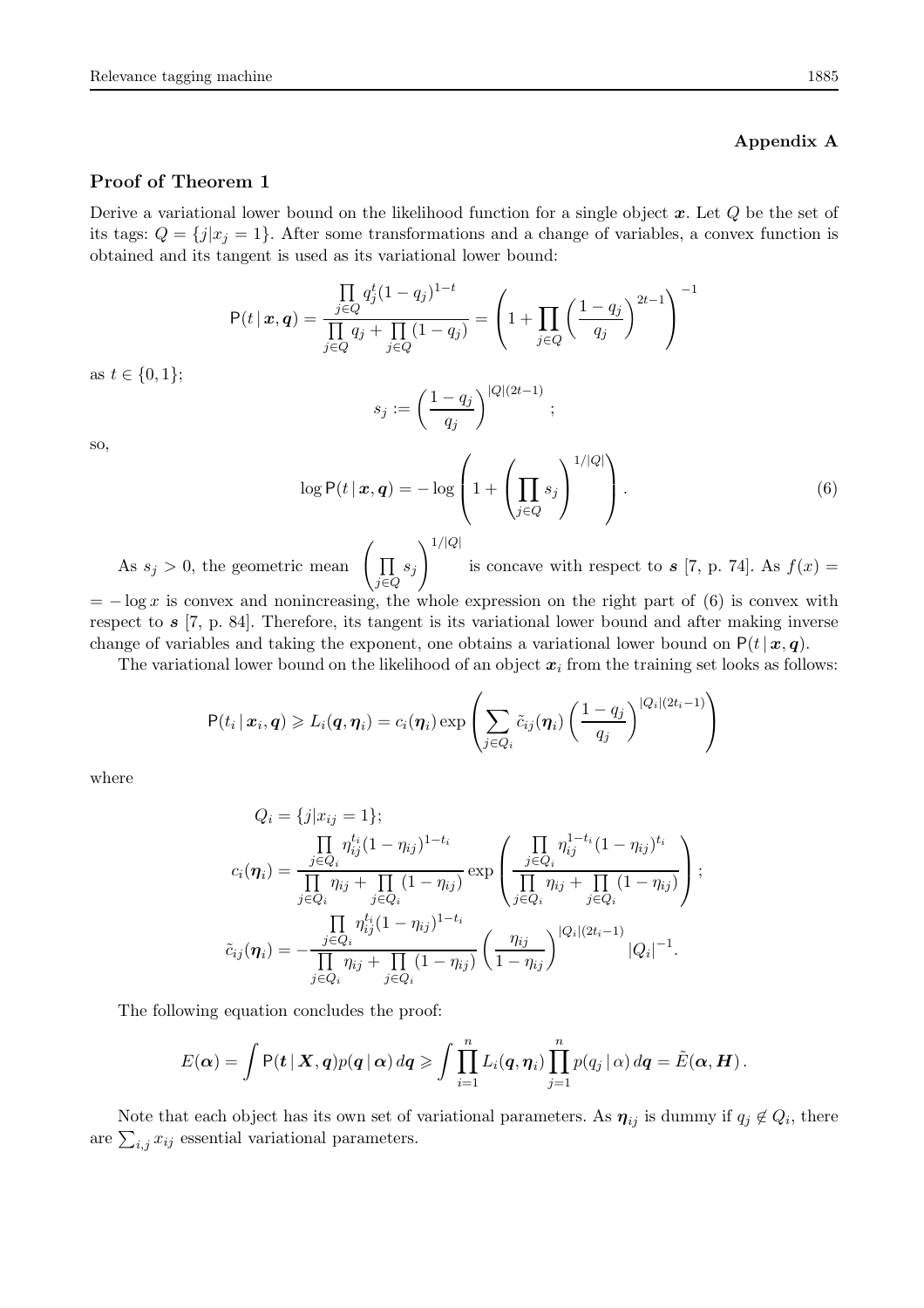#### RTM-MAP-EM algorithm

Algorithm 1 RTM-MAP-EM

Require: training set  $(X, t)$ ; maximum number of iterations T; tolerance  $\varepsilon$ **Ensure:** tuned vector of hyperparameters  $\alpha$ 1:  $\alpha^0 \leftarrow (1, \ldots, 1)^T$  // Initial value of hyperparameters  $\alpha_2\colon\thinspace\bm{\eta}^0\leftarrow\argmax\sum_{i=1}^n\log\mathsf{P}(t_i\,|\,\bm{x}_i,\bm{q})+\log\mathsf{P}(\bm{q}\,|\,\bm{\alpha}^0)\quad\not\quad\bm{\eta}=\bm{q}^{\text{MAP}}$ q 3: for  $k = 0$  to T 4: *// E-step:* 5:  $\boldsymbol{\eta}^k \leftarrow \argmax$ q  $\sum_{i=1}^n \log \mathsf{P}(t_i \,|\, \boldsymbol{x}_i, \boldsymbol{q}) + \log \mathsf{P}(\boldsymbol{q} \,|\, \boldsymbol{\alpha}^{k-1}) \quad \; \mathbin{/} \boldsymbol{\eta} = \boldsymbol{q}^{\text{MAP}}$ 6:  $\bm{H}^k \leftarrow (\bm{\eta}^k, \dots, \bm{\eta}^k)^T$ 7: *// M-step:* 8:  $\boldsymbol{\alpha}^k \leftarrow \arg \max$ α  $\log \tilde{E}(\bm{\alpha},\bm{H}^k)$  $9\text{:} \quad\text{ if }\|\boldsymbol{\alpha}^k-\boldsymbol{\alpha}^{k-1}\|^2<\varepsilon \text{ then}$ 10: break 11:  $\boldsymbol{\alpha} \leftarrow \boldsymbol{\alpha}^k$ 12: return  $\alpha$ 

Some notes about implementation:

- $q_i$  and  $\eta_{ij}$  are bound to [0.1, 0.9] for all i, j. Otherwise, computations tend to be unstable;
- $k_E = k_M = 10$  in all experiments;
- $\alpha_j$  is bound to [0, 1000] for all j. If  $\alpha_j \ge 900$ , it is considered to be infinite:  $\alpha_j := +\infty$ ; and
- there seems to be no need to wait till full convergence; for RTM-MAP-EM,  $T = 20$  was enough in both experiments.

#### Appendix B